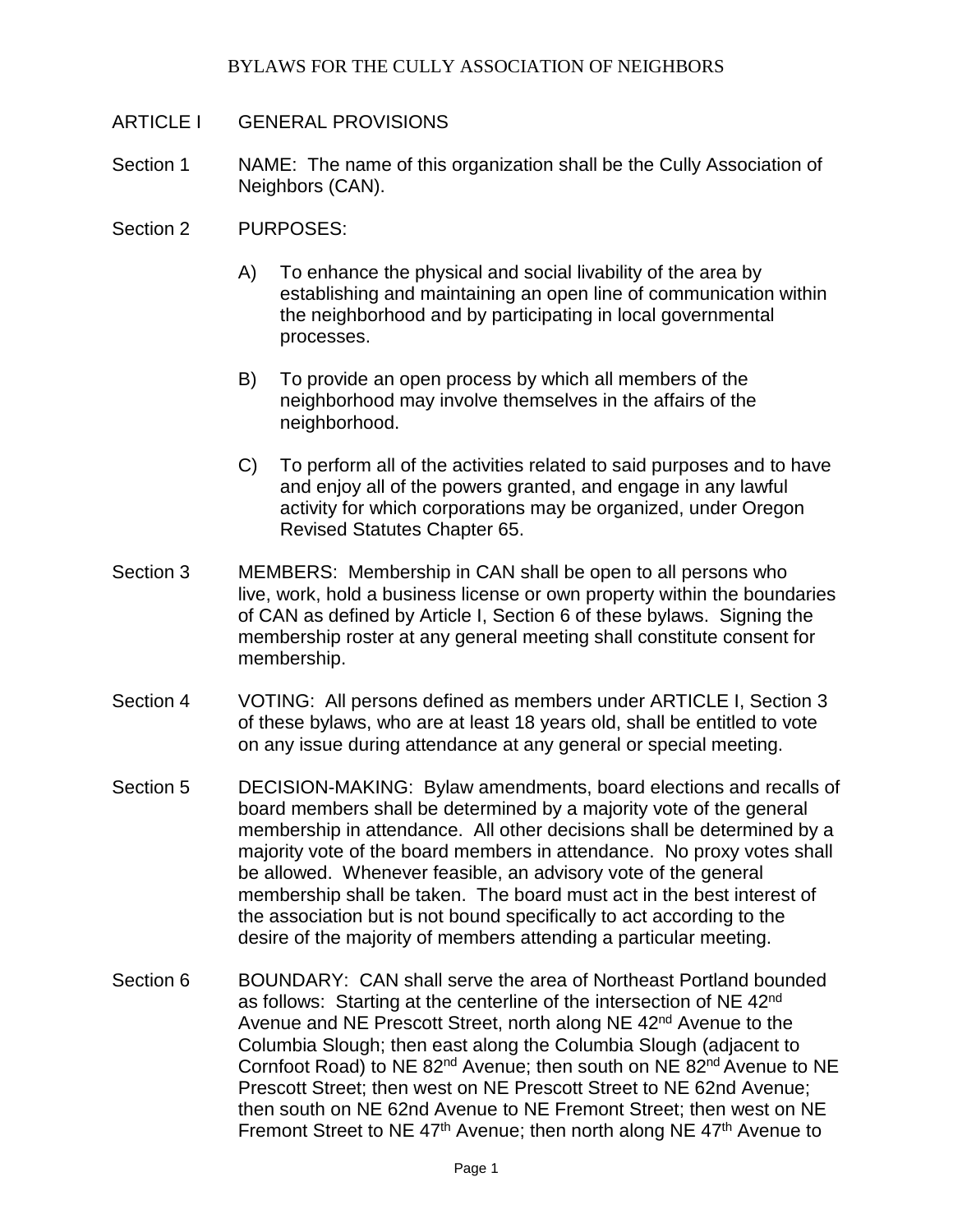NE Prescott Street; and then west along NE Prescott Street to the starting point. All boundaries shall be at mid-street.

- Section 7 NON-DISCRIMINATION POLICY: CAN shall not discriminate against individuals or groups on the basis of race, religion, color, sex, sexual orientation, gender identity, age, disability, national origin, legal citizenship, income, or political affiliation in any of its policies, recommendations, or actions.
- Section 8 APPLICABLE STANDARDS: CAN, in all its activities, shall comply with the requirements of the City of Portland's Office of Neighborhood Involvement's (ONI) Standards for Neighborhood Associations.
- Section 9 INDEMNIFICATION: CAN will indemnify to the fullest extent not prohibited by law any person who is made, or threatened to be made, a party to an action, suit, or other proceeding, by reason of the fact that the person is or was a director, officer, volunteer, or agent of the corporation.
- ARTICLE II ASSOCIATIONS
- Section I NON-PROFIT CORPORATION: CAN shall register with the Oregon Secretary of State Corporate Division and shall maintain status as an active non-profit, public benefit corporation.
- Section 2 CITY OF PORTLAND RECOGNITION: CAN shall ensure that the association continues to meet the requirements for formal recognition as a neighborhood association by ONI.
- Section 3 NEIGHBORHOOD COALITION: CAN shall be an associated member and active participant in Central Northeast Neighbors (CNN).
- ARTICLE III FUNDS
- Section 1 DUES: CAN shall not charge dues or membership fees, but may accept voluntary contributions.
- Section 2 FUNDRAISERS: Activities to raise funds for CAN may be held if appropriate. The board shall approve all fundraisers.
- Section 3 GRANT & DONATION REQUESTS: Requests for CAN funds may be made for projects or activities that will benefit the Cully neighborhood, but not for private or personal use. Requests exceeding \$500 will be discussed and tabled for vote at the next general meeting.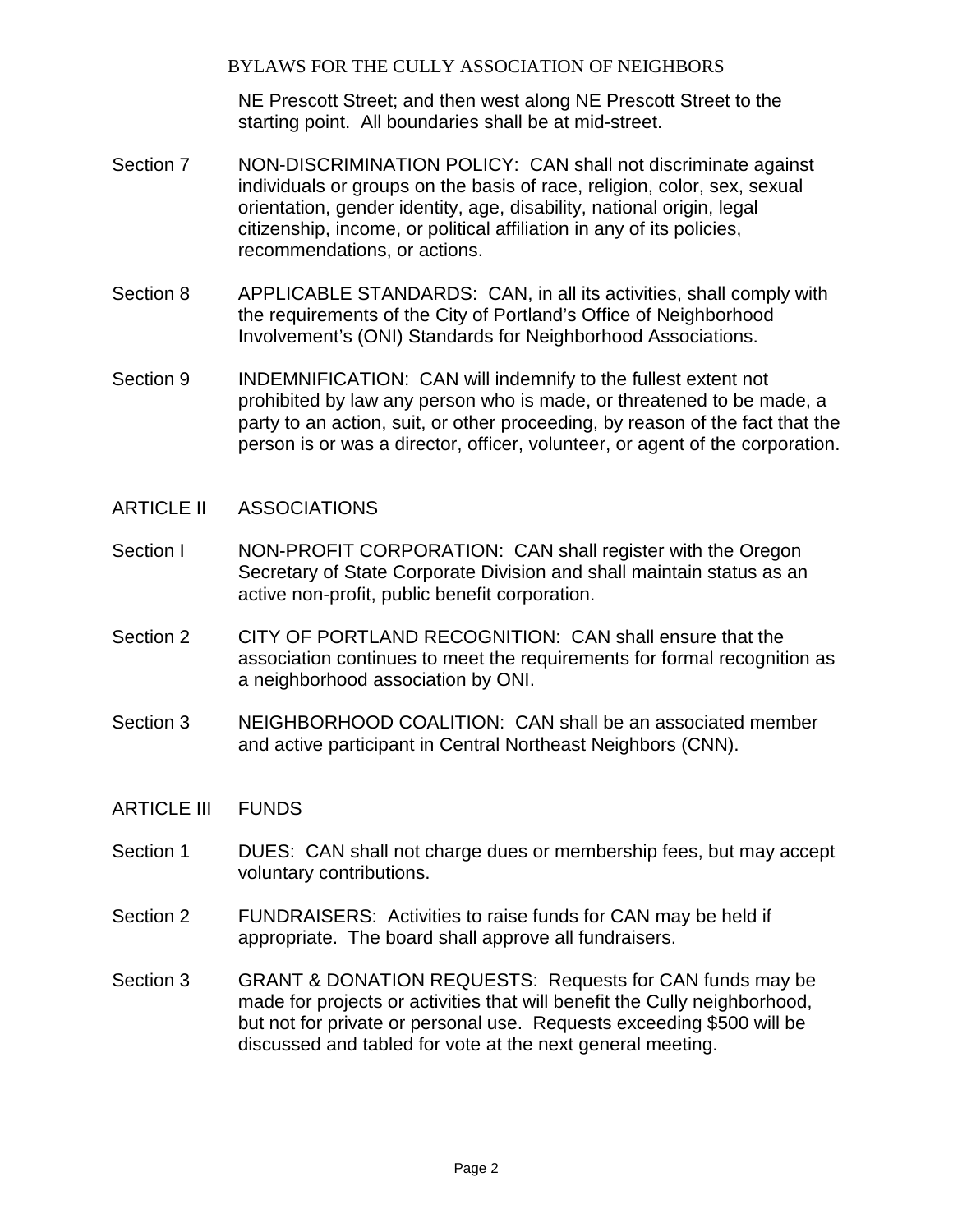- ARTICLE IV BOARD OF DIRECTORS
- Section 1 COMPOSITION: The board of directors shall be composed of nine (9) members: four (4) officers and five (5) at-large members. The officers shall be the chair, vice-chair, secretary and treasurer. The officers shall be elected by the general membership and serve for one (1) year. The board members-at-large shall be elected by the general membership on an odd/even rotation for a term of two (2) years. Board members must be members of CAN.
- Section 2 RESIGNATION OF BOARD MEMBERS: Board members may resign by submitting letters of resignation to the secretary.
- Section 3 REMOVAL OF BOARD MEMBERS: Any board member may be removed, with or without cause, by a majority vote of the members at a special meeting called by the board for that purpose.
- Section 4 DUTIFS OF THE BOARD MEMBERS
	- A) CHAIR
		- 1. Shall preside at meetings of the board and general membership.
		- 2. Shall develop the agenda for all general meetings.
		- 3. Shall sign contracts and other legal documents on behalf CAN.
		- 4. Shall be voting **ex-officio** member of all committees except the grievance committee, and shall exercise oversight of all committees and officers and all affairs of CAN to ensure proper procedure and compliance with all applicable rules and regulations, policies, bylaws and statutes.
	- B) VICE-CHAIR
		- 1. Shall, in the absence of the chair, preside over meetings of the board and general membership and perform all duties inherent in authority of the chair.
		- 2. Shall assume and exercise the duties of the chair in cases of incapacity, resignation, removal from office, death of the chair and in instances when the chair is not available for timely decision when needed.
	- C) SECRETARY
		- 1. Shall keep or have kept accurate records and make these records available in written form within a reasonable amount of time following each CAN meeting.
		- 2. Shall prepare meeting minutes and file approved minutes with CNN.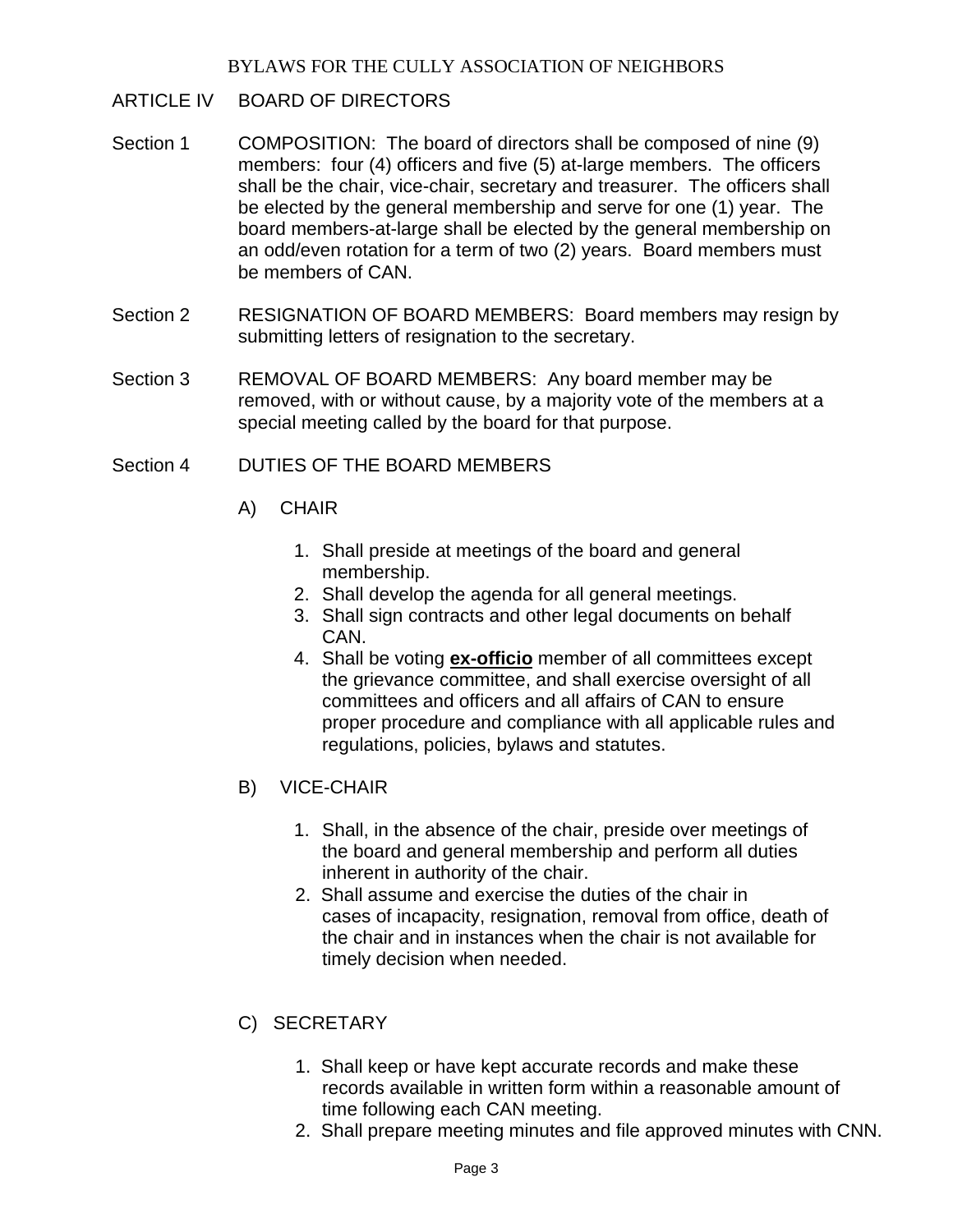- 3. Shall keep or have kept a current record of all board members' election to the board, committee assignments, designated role assignments, and record of service of members of the CAN board.
- 4. Shall file in a timely fashion all fees and all appropriate correspondence for maintaining CAN's status as an Oregon non-profit, public benefit corporation.
- 5. Shall maintain a list of all committees and their chairs.
- 6. Shall maintain the CAN membership list.
- D) TREASURER
	- 1. Shall keep financial records in accordance with generally accepted accounting procedures.
	- 2. Shall present financial reports as directed by the board and shall file an approved monthly report with CNN.
	- 3. Shall ascertain that all transactions are in approved format with bank drafts appropriately countersigned by two (2) of the following: CAN chair, vice-chair, secretary or treasurer.
- E) AT-LARGE MEMBERS
	- 1. Shall serve in a designated role. The roles of the at-large members shall be determined by the board, no later than the first regular board meeting following the election of the at-large member(s). The type of designated roles are entirely at the discretion of the board, but each at-large member must have a designated role. The board may, but is not required to, assign any officer a designated role. Where appropriate, board members are encouraged to form committees to address issues of interest.
- Section 5 CO-CHAIR OPTION: In lieu of chair and vice-chair, the general membership may choose to elect two persons to serve as co-chairs. The two co-chairs shall share responsibility for the duties of chair and vice-chair.
- Section 6 PAST CHAIR OPTION: Notwithstanding the above sections, upon the expiration of his or her term as chair, the outgoing chair, at his or her option, may choose to serve one one-year term on the board as past chair. The past chair shall serve as a voting officer, who assumes an advisory role to assure continuity on ongoing neighborhood business. In the event of recall of the past chair, the past chair position shall remain vacant until the next chair opts to become past chair.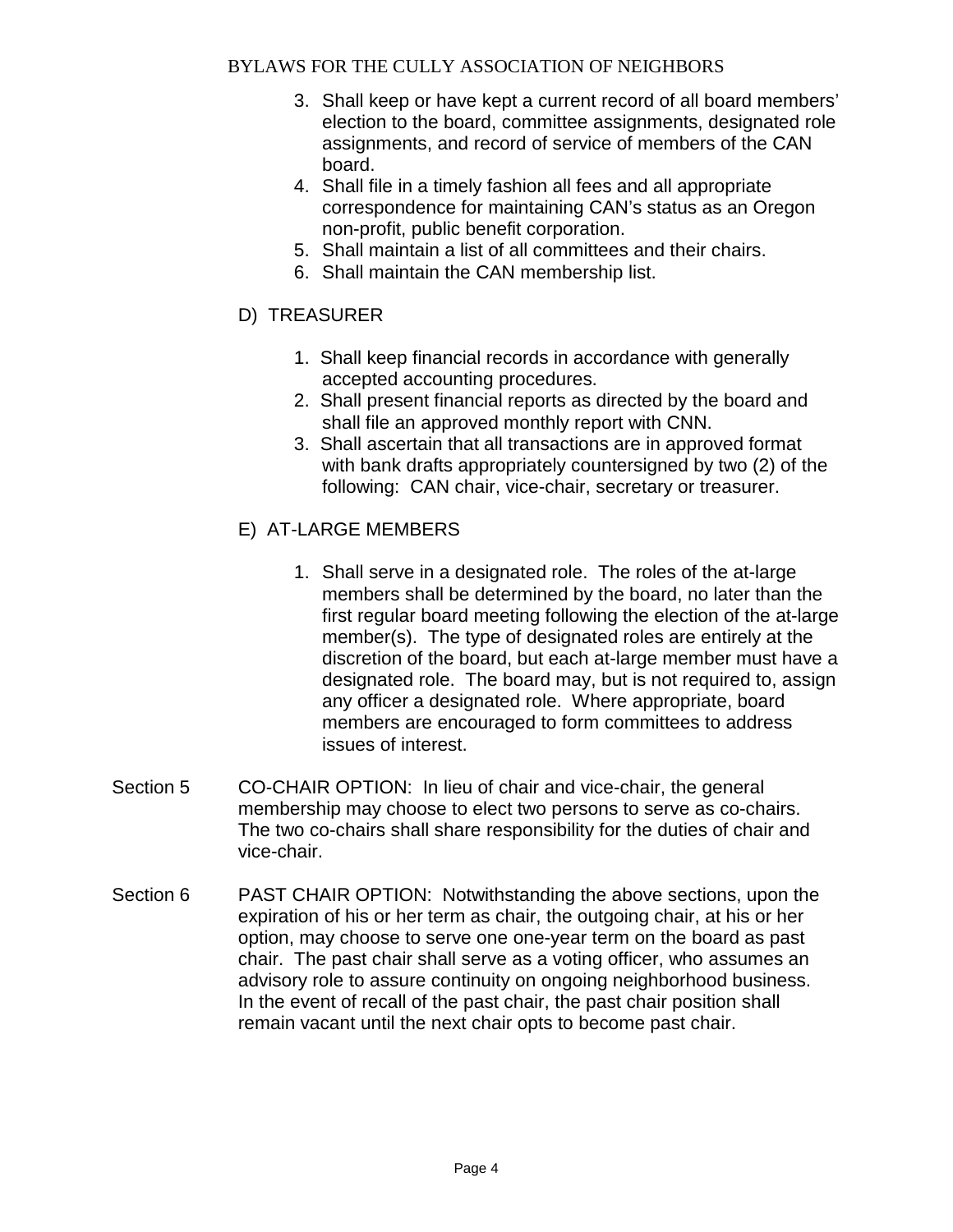## ARTICLE V COMMITTEES

- Section 1 GRIEVANCE COMMITTEE: The Grievance Committee shall be a standing committee composed of two (2) board members and three (3) general members. All members shall serve a one-year term. The rules governing elections, vacancies, resignations and recalls of board members also apply to members of the grievance committee. The committee shall receive and respond to written complaints by a person or group claiming to be adversely affected by a procedural violation of these bylaws or the ONI Standards. The committee will meet as required to consider and resolve any grievance filed in accordance with Article IX of these bylaws.
- Section 2 SPECIAL COMMITTEES: Special committees may be created or disbanded by a majority vote of the board. No board authority will be given to a committee, committee chair, or committee member. Special committees may have a limited duration or may be indefinite in term. Special committees shall elect a chair, who may be a board member or a general member of CAN. Committee chairs shall consult with and inform the CAN chair of all activities of their committees. No committee recommendation shall become policy until approved by majority vote of the board. Each committee chair shall keep and submit their meeting minutes to the Secretary in a timely fashion. Each committee is responsible for defining its own procedures, meeting schedule and other internal details.

## ARTICLE VI MEETINGS

- Section 1 GENERAL MEMBERSHIP MEETINGS: General membership meetings shall be held the second Tuesday of each month except July and August. Special meetings of the general membership may be called, as deemed necessary, by the chair or by two members of the board.
- Section 2 BOARD MEETINGS: Board meetings shall be held at regular intervals on a schedule determined by the board. Special meetings of the board may be called, when necessary, by the chair or by two members of the board.
- Section 3 NOTIFICATION: Notification for regular and special meetings of the general membership or the board shall be by mail, posted notices, telephone calls, electronic mail or any other appropriate means of communication to reach a majority of members. Notification shall require seven (7) days' advance notice to the general public.
- Section 4 EMERGENCY BOARD MEETINGS: If an emergency arises requiring immediate action such that the ordinary requirements for public notice may not be met, the chair or two members of the board may call an emergency meeting of the board. Twenty-four (24) hours of advance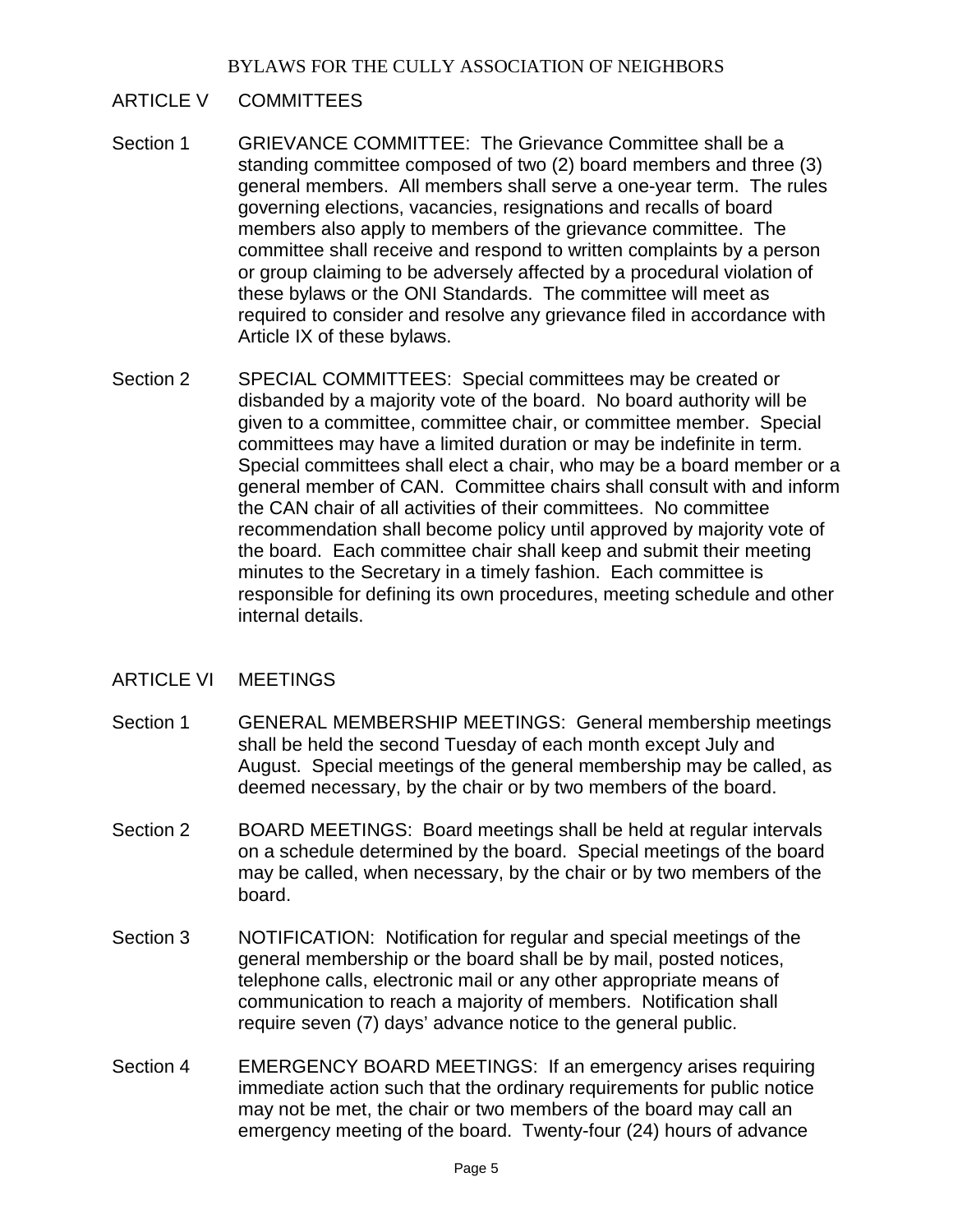notice to the public and active members is required. The notice must state the purpose(s) of the meeting and the reason for the emergency. No other business may be discussed or acted on at an emergency meeting.

- Section 5 AGENDA: The chair shall prepare the agenda for all meetings of the board or general membership. Any member of CAN may make a motion to alter the agenda at the meeting. Adoption of that motion requires a second and majority vote.
- Section 6 QUORUM: A quorum for any meeting of the board or general membership shall be at least 51% of the seated board members.
- Section 7 PARTICIPATION: CAN abides by the open meeting/public records policy governing the neighborhood system as outlined in ONI's Standards for Neighborhood Associations. All meetings of the board and general membership are open to any person and all who may wish to be heard, but only those eligible for membership are entitled to vote. All actions or recommendations, including minority reports, shall be communicated to all affected parties.
- Section 8 PROCEDURES: Motions may be made and seconded by CAN members. Any motion that does not receive a second fails. An opportunity to discuss the motion shall follow before a vote is called. All other procedures for deliberation and decision-making shall be established by the board.
- ARTICLE VII DELEGATES TO CNN
- Section 1 DELEGATES: CAN shall have two (2) delegates and one (1) alternate to represent CAN on the board of CNN. Each shall serve for one (1) year. The delegates and alternate shall be elected by the general membership by the same nomination and election process as for the board members and officers and shall be subject to the same recall process. Nominees may be either from the board or from the general membership.
- Section 2 DUTIES: The CAN delegates to CNN shall report at each regular general meeting on activities by CNN of interest and concern to CAN. CAN may from time to time direct its delegates to move for reconsideration of a CNN action or to carry a proposal from the CAN membership to CNN for its consideration.

## ARTICLE VIII ELECTIONS

Section 1 REGULAR ELECTIONS: Elections shall be held at the April meeting of CAN which shall be considered the annual meeting of the association.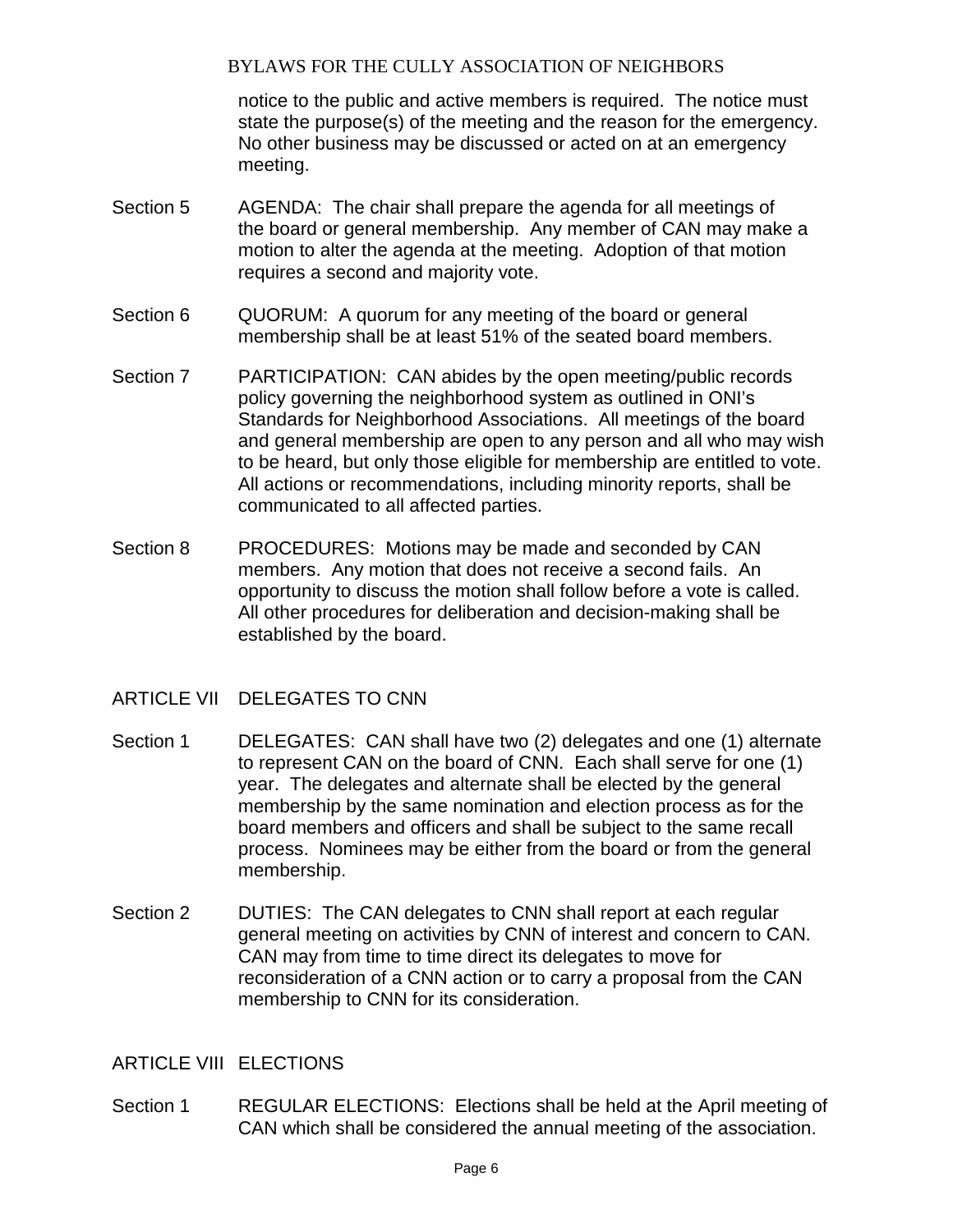- Section 2 SPECIAL ELECTIONS: The general membership may fill any vacancy at any general meeting on which a vacancy is reported to exist. A member elected to fill a vacancy shall serve the remainder of the unexpired term. Reasonable notice of a vacancy will be given before a replacement election is held.
- Section 3 NOMINATIONS: The CAN chair shall present a slate of candidates for each position. Nominations may also be made to the CAN chair ahead of time or from the floor at the election by any CAN member. Only nominees who accept the nomination will be placed on the ballot.
- Section 4 VOTING: Election shall be by majority vote of the general membership. Election voting shall be by secret, written ballot(s). In cases where no majority is gained by a candidate in elections having several nominees for the same position, a run-off election will be held at that meeting between the two (2) candidates with the most votes.
- ARTICLE IX GRIEVANCE PROCEDURE
- Section 1 FILING A COMPLAINT: A person or group adversely affected by a procedural violation of these bylaws or the ONI Standards may submit in writing a complaint to any member of the Grievance Committee. A grievance must contain an alleged violation of CAN bylaws or the ONI Standards.
- Section 2 EXCUSE FROM COMMITTEE: Any person serving on the Grievance Committee and personally subject to a grievance complaint shall be excused from the committee for the duration of consideration and resolution of the grievance. Such excused committee member shall, however, be given the opportunity to present a defending statement or explanation in response to the complaint.
- Section 3 RECEIPT OF COMPLAINT: A grievance must be submitted by the grievant within forty-five (45) business days of the alleged incident. Within fourteen (14) days of receipt of the complaint, the committee shall arrange with the petitioner a mutually acceptable place, day and hour for a review of the complaint and shall in writing, within sixty (60) days, recommend a resolution of the grievance.
- Section 4 FINAL RESOLUTION: If the committee and petitioner cannot reach an agreement, final resolution of the complaint shall be by vote of a majority of the board at a general or special meeting.
- Section 5 PUBLIC PROCESS: CAN's consideration of the grievance shall be open to the public. The findings of a grievance investigation shall be a matter of public record. Deliberations of the decision-makers, however, may be held in executive session.